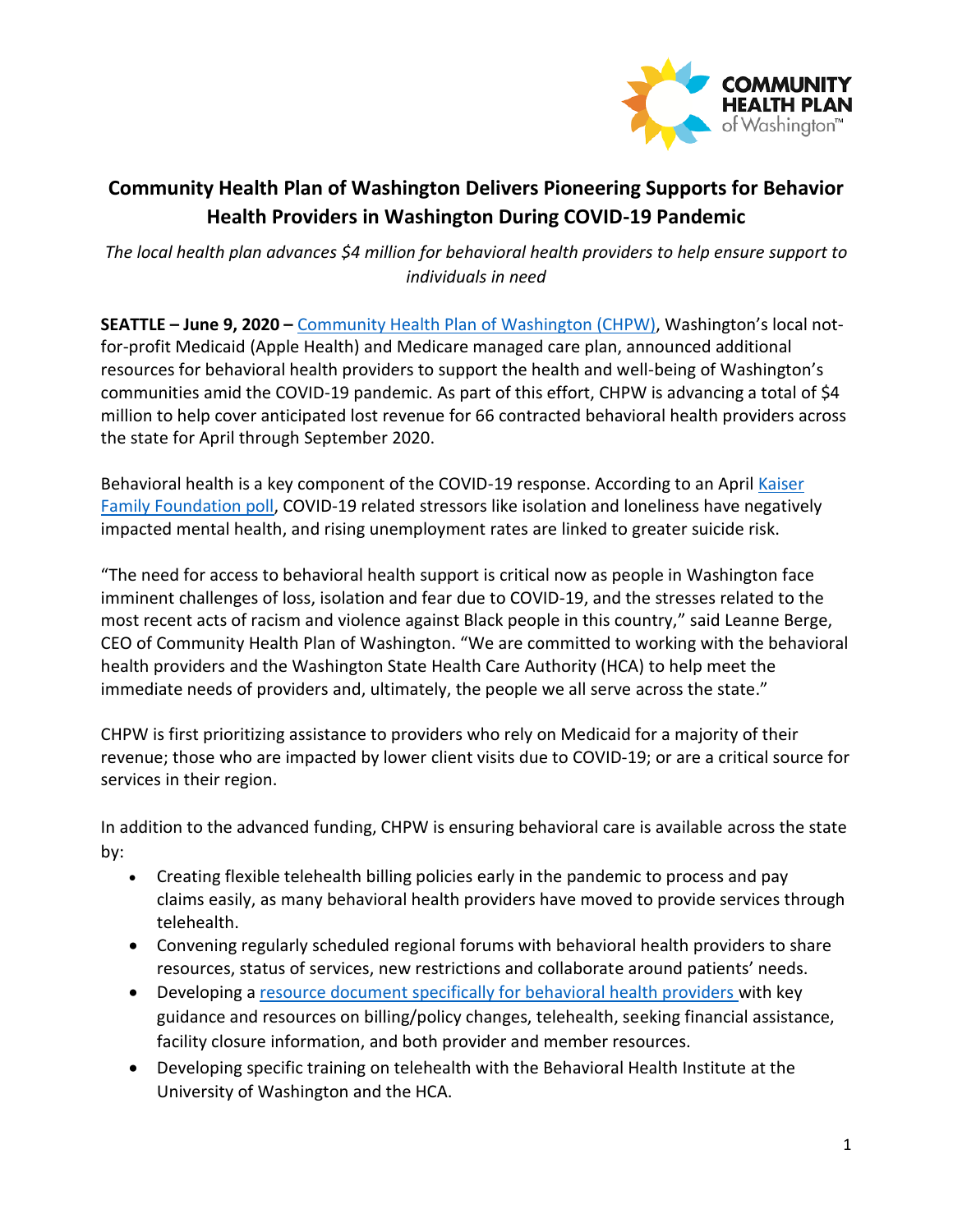

• Promoting free cell phones and expanded data plans to CHPW members so they can access telehealth services.

CHPW's claims for Behavioral Health increased over 1,000% from January through April for its Medicaid members.

An April 16th analysis of forecasted behavioral health impacts from COVID-19 issued by the State of Washington's Department of Health states, "The behavioral health impacts from the COVID-19 outbreak and related government actions will likely cause a surge in behavioral health symptoms across the state. This surge will present differently based on the stage of the pandemic, the effectiveness of the overall response effort, and the populations being impacted… Efforts should focus on activating/augmenting existing community supports to increase social connections, which reduces behavioral health symptoms, and encouraging active coping skills among target audiences."

To this end, CHPW is also reaching out to its members to ensure they have support through social services and behavioral health supports in place.

- CHPW staff have called more than 40,000 CHPW members to ensure their essential needs are being met during the crisis – from food and safe shelter to over-the-counter supplies. For many isolated members, CHPW case managers have been their only connection during the stay at home order.
- CHPW's care management staff touched base with more than 1,200 members in April alone to coordinate medical care, pharmacy deliveries, and behavioral health services. Staff continue to go the extra mile – one care manager helped a senior member living alone get her cable service turned back on. The member shared that because of this help, she could now get herself out of bed and take charge of her day.
- The community program team is following up on members' needs with housing, food, utilities, peer support, unemployment benefits and available financial support for those who have lost income.
- Case managers are providing grief support and connections to pastoral support with members who have lost family to COVID-19.
- The health plan has sent text messages in multiple languages to Medicaid members with reminders of CHPW's Nurse Advice Line, their mental health benefits, cellphone benefit, and social service resources.

"By quickly adapting our approach during COVID-19, we've made it easier for behavioral health providers to address the mental health needs of their patients and support our members when they need it most, said Berge. "We are committed to increasing access to ensure that communities across the state receive the behavioral health support that they need."